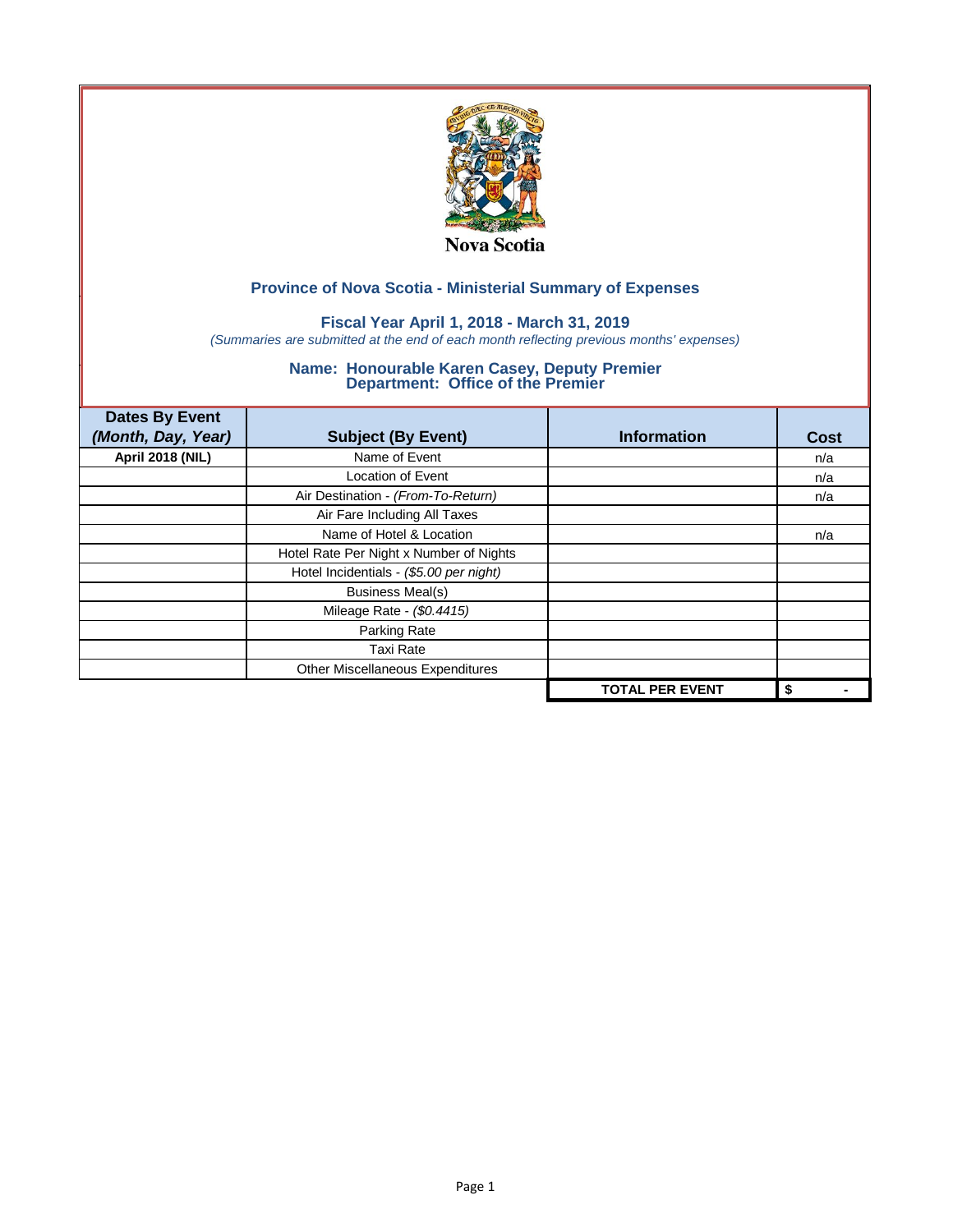

## **Fiscal Year April 1, 2018 - March 31, 2019**

*(Summaries are submitted at the end of each month reflecting previous months' expenses)*

| <b>Dates By Event</b><br>(Month, Day, Year) | <b>Subject (By Event)</b>               | <b>Information</b>     | <b>Cost</b> |
|---------------------------------------------|-----------------------------------------|------------------------|-------------|
| May 2018 (NIL)                              | Name of Event                           |                        | n/a         |
|                                             | Location of Event                       |                        | n/a         |
|                                             | Air Destination - (From-To-Return)      |                        | n/a         |
|                                             | Air Fare Including All Taxes            |                        |             |
|                                             | Name of Hotel & Location                |                        | n/a         |
|                                             | Hotel Rate Per Night x Number of Nights |                        |             |
|                                             | Hotel Incidentials - (\$5.00 per night) |                        |             |
|                                             | <b>Business Meal(s)</b>                 |                        |             |
|                                             | Mileage Rate - (\$0.4415)               |                        |             |
|                                             | Parking Rate                            |                        |             |
|                                             | <b>Taxi Rate</b>                        |                        |             |
|                                             | Other Miscellaneous Expenditures        |                        |             |
|                                             |                                         | <b>TOTAL PER EVENT</b> | \$          |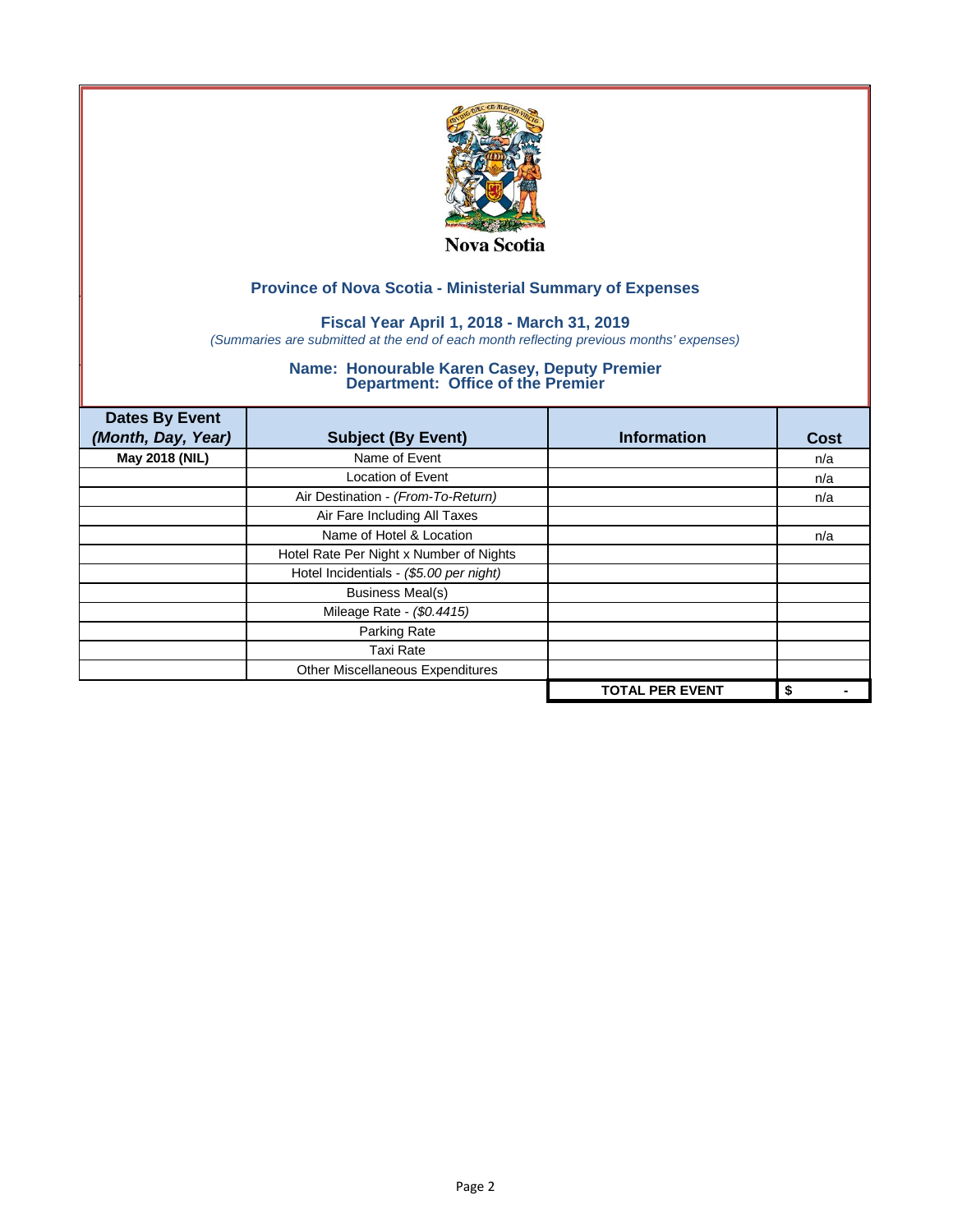

### **Fiscal Year April 1, 2018 - March 31, 2019**

*(Summaries are submitted at the end of each month reflecting previous months' expenses)*

| <b>Dates By Event</b> |                                         |                                                                            |    |             |
|-----------------------|-----------------------------------------|----------------------------------------------------------------------------|----|-------------|
| (Month, Day, Year)    | <b>Subject (By Event)</b>               | <b>Information</b>                                                         |    | <b>Cost</b> |
| June 8-9, 2018        | Name of Event                           | European Trade Mission                                                     |    | n/a         |
|                       | <b>Location of Event</b>                | Munich, Germany / London, UK                                               |    | n/a         |
|                       | Air Destination - (From-To-Return)      | Halifax-Munich-London-Halifax                                              |    | n/a         |
|                       | Air Fare Including All Taxes            |                                                                            | \$ | 2,959.65    |
|                       | Name of Hotel & Location                | Le Meridien, Munich, Germany                                               |    | n/a         |
|                       | Hotel Rate Per Night x Number of Nights | \$310.14 CAD x 1 night<br>\$311.48 CAD x 1 night                           | S  | 621.62      |
|                       | Name of Hotel & Location                | The Trafalgar St. James, London, UK                                        |    | n/a         |
|                       | Hotel Rate Per Night x Number of Nights | \$493.82 CAD x 1 night<br>\$496.04 CAD x 1 night<br>\$494.99 CAD x 1 night | \$ | 1,484.85    |
|                       | Hotel Incidentials - (\$5.00 per night) | 7 nights                                                                   | \$ | 35.00       |
|                       | Business Meal(s)                        | International per diems                                                    | \$ | 749.57      |
|                       | Mileage Rate - (\$0.4415)               | 158 kms                                                                    | \$ | 69.76       |
|                       | Parking Rate                            |                                                                            |    |             |
|                       | Taxi Rate                               |                                                                            |    |             |
|                       | Other Miscellaneous Expenditures        |                                                                            |    |             |
|                       |                                         | <b>TOTAL PER EVENT</b>                                                     | \$ | 5,920.45    |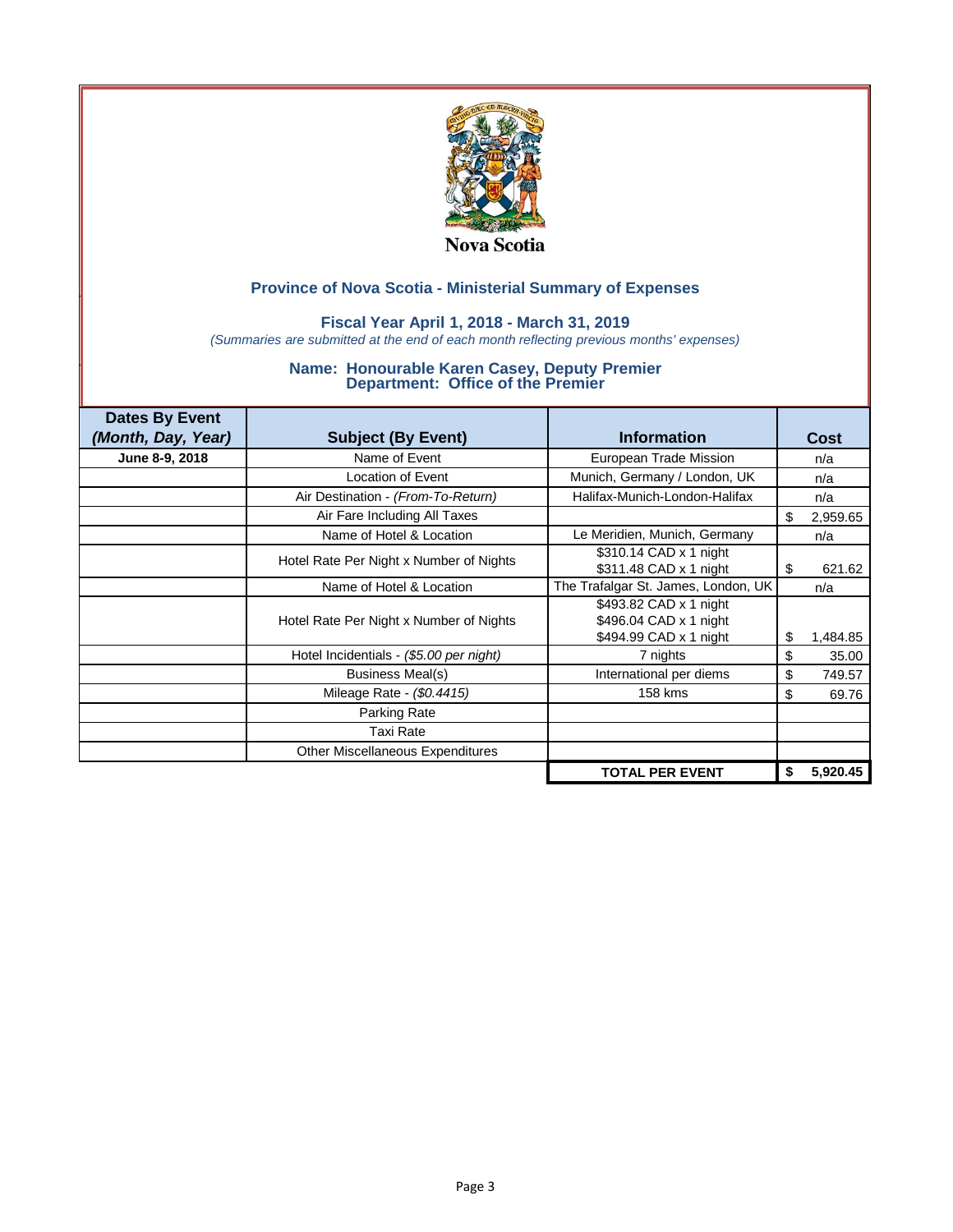

### **Fiscal Year April 1, 2018 - March 31, 2019**

*(Summaries are submitted at the end of each month reflecting previous months' expenses)*

| <b>Dates By Event</b> |                                         |                                         |             |
|-----------------------|-----------------------------------------|-----------------------------------------|-------------|
| (Month, Day, Year)    | <b>Subject (By Event)</b>               | <b>Information</b>                      | Cost        |
| July 9, 2018          | Name of Event                           | Order of the Eastern Star Event         |             |
|                       | Location of Event                       | Truro                                   |             |
|                       | Air Destination - (From-To-Return)      |                                         |             |
|                       | Air Fare Including All Taxes            |                                         |             |
|                       | Name of Hotel & Location                |                                         |             |
|                       | Hotel Rate Per Night x Number of Nights |                                         |             |
|                       | Name of Hotel & Location                |                                         |             |
|                       | <b>Business Meal(s)</b>                 |                                         |             |
|                       | Mileage Rate - (\$0.4415)               | 102 kms                                 | \$<br>45.03 |
|                       | Parking Rate                            |                                         |             |
|                       | <b>Taxi Rate</b>                        |                                         |             |
|                       | Other Miscellaneous Expenditures        |                                         |             |
|                       |                                         | <b>TOTAL PER EVENT</b>                  | \$<br>45.03 |
|                       |                                         |                                         |             |
| <b>Dates By Event</b> |                                         |                                         |             |
| (Month, Day, Year)    | <b>Subject (By Event)</b>               | <b>Information</b>                      | Cost        |
| July 28, 2018         | Name of Event                           | Oxford Frozen Foods 50th<br>Anniversary |             |
|                       | <b>Location of Event</b>                | Springhill                              |             |
|                       | Air Destination - (From-To-Return)      |                                         |             |
|                       | Air Fare Including All Taxes            |                                         |             |
|                       | Name of Hotel & Location                |                                         |             |
|                       | Hotel Rate Per Night x Number of Nights |                                         |             |
|                       | Name of Hotel & Location                |                                         |             |
|                       | <b>Business Meal(s)</b>                 |                                         |             |
|                       | Mileage Rate - (\$0.4415)               | <b>145 kms</b>                          | \$<br>64.02 |
|                       | Parking Rate                            |                                         |             |
|                       | <b>Taxi Rate</b>                        |                                         |             |
|                       | Other Miscellaneous Expenditures        |                                         |             |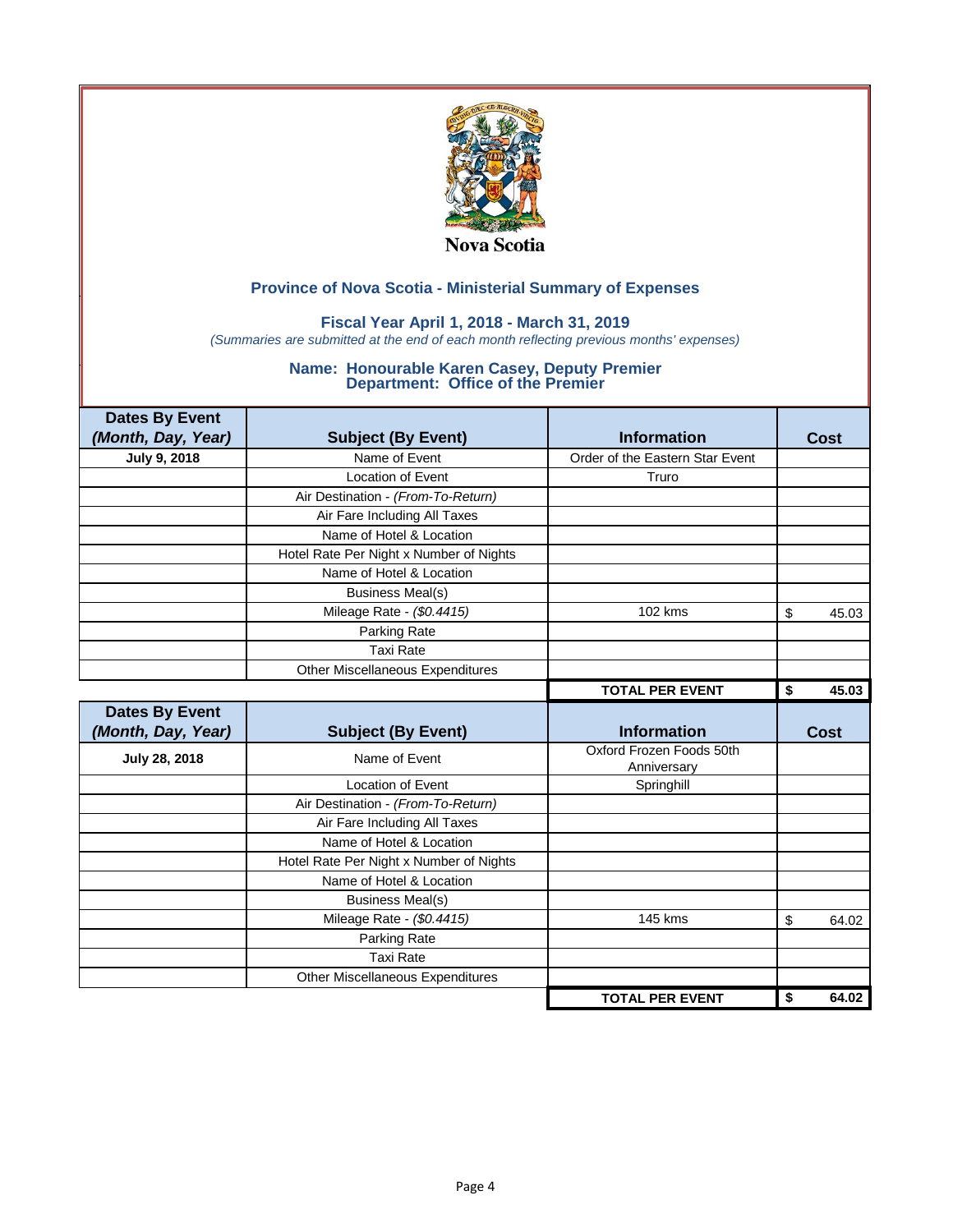

## **Fiscal Year April 1, 2018 - March 31, 2019**

*(Summaries are submitted at the end of each month reflecting previous months' expenses)*

| <b>Dates By Event</b><br>(Month, Day, Year) | <b>Subject (By Event)</b>               | <b>Information</b>     | <b>Cost</b> |
|---------------------------------------------|-----------------------------------------|------------------------|-------------|
| August 2018 (NIL)                           | Name of Event                           |                        | n/a         |
|                                             | Location of Event                       |                        | n/a         |
|                                             | Air Destination - (From-To-Return)      |                        | n/a         |
|                                             | Air Fare Including All Taxes            |                        |             |
|                                             | Name of Hotel & Location                |                        | n/a         |
|                                             | Hotel Rate Per Night x Number of Nights |                        |             |
|                                             | Hotel Incidentials - (\$5.00 per night) |                        |             |
|                                             | <b>Business Meal(s)</b>                 |                        |             |
|                                             | Mileage Rate - (\$0.4415)               |                        |             |
|                                             | Parking Rate                            |                        |             |
|                                             | <b>Taxi Rate</b>                        |                        |             |
|                                             | Other Miscellaneous Expenditures        |                        |             |
|                                             |                                         | <b>TOTAL PER EVENT</b> | \$          |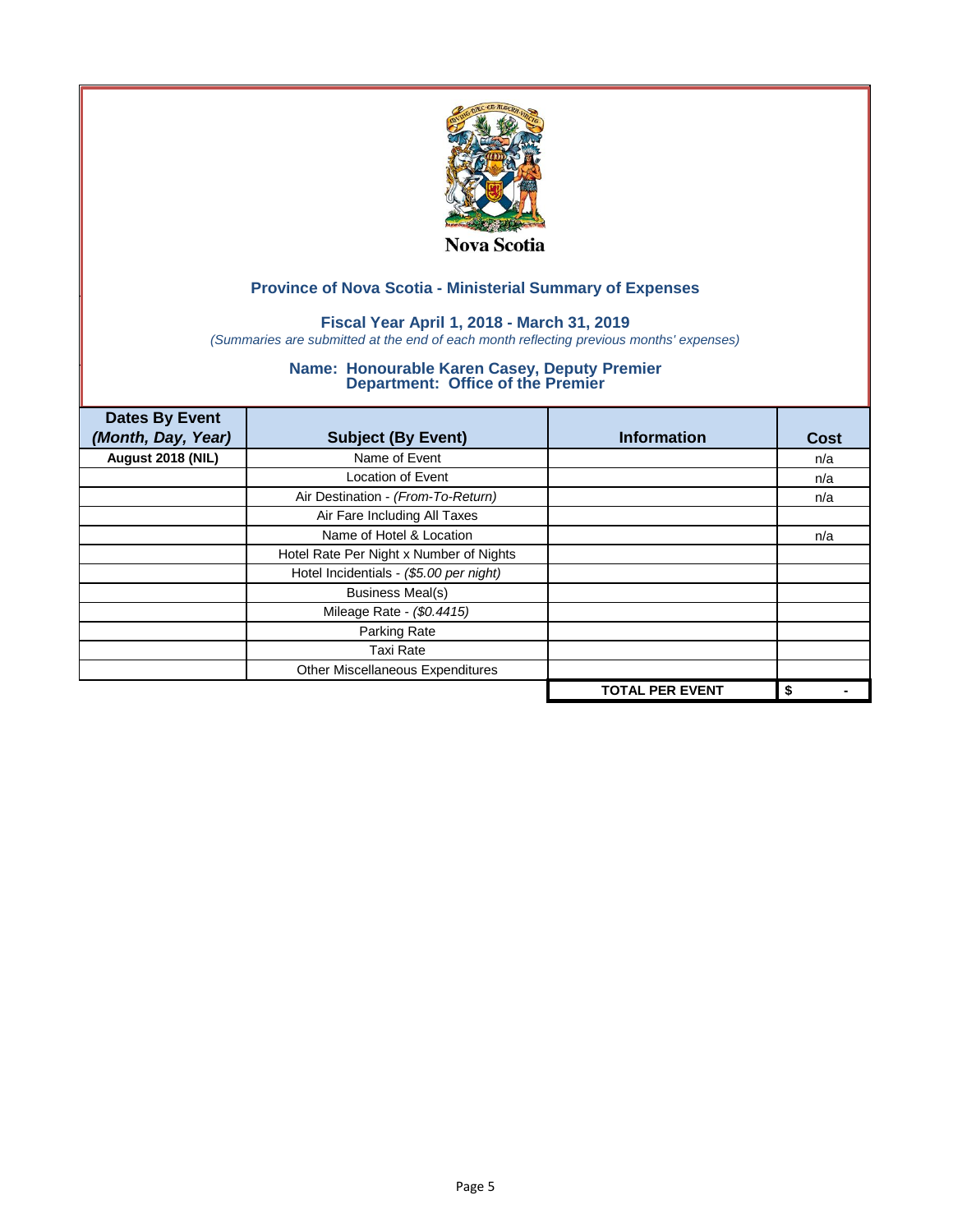

## **Fiscal Year April 1, 2018 - March 31, 2019**

*(Summaries are submitted at the end of each month reflecting previous months' expenses)*

| <b>Dates By Event</b><br>(Month, Day, Year) | <b>Subject (By Event)</b>               | <b>Information</b>     | Cost |
|---------------------------------------------|-----------------------------------------|------------------------|------|
| September 2018 (NIL)                        | Name of Event                           |                        | n/a  |
|                                             | <b>Location of Event</b>                |                        | n/a  |
|                                             | Air Destination - (From-To-Return)      |                        | n/a  |
|                                             | Air Fare Including All Taxes            |                        |      |
|                                             | Name of Hotel & Location                |                        | n/a  |
|                                             | Hotel Rate Per Night x Number of Nights |                        |      |
|                                             | Hotel Incidentials - (\$5.00 per night) |                        |      |
|                                             | <b>Business Meal(s)</b>                 |                        |      |
|                                             | Mileage Rate - (\$0.4415)               |                        |      |
|                                             | Parking Rate                            |                        |      |
|                                             | <b>Taxi Rate</b>                        |                        |      |
|                                             | Other Miscellaneous Expenditures        |                        |      |
|                                             |                                         | <b>TOTAL PER EVENT</b> | \$   |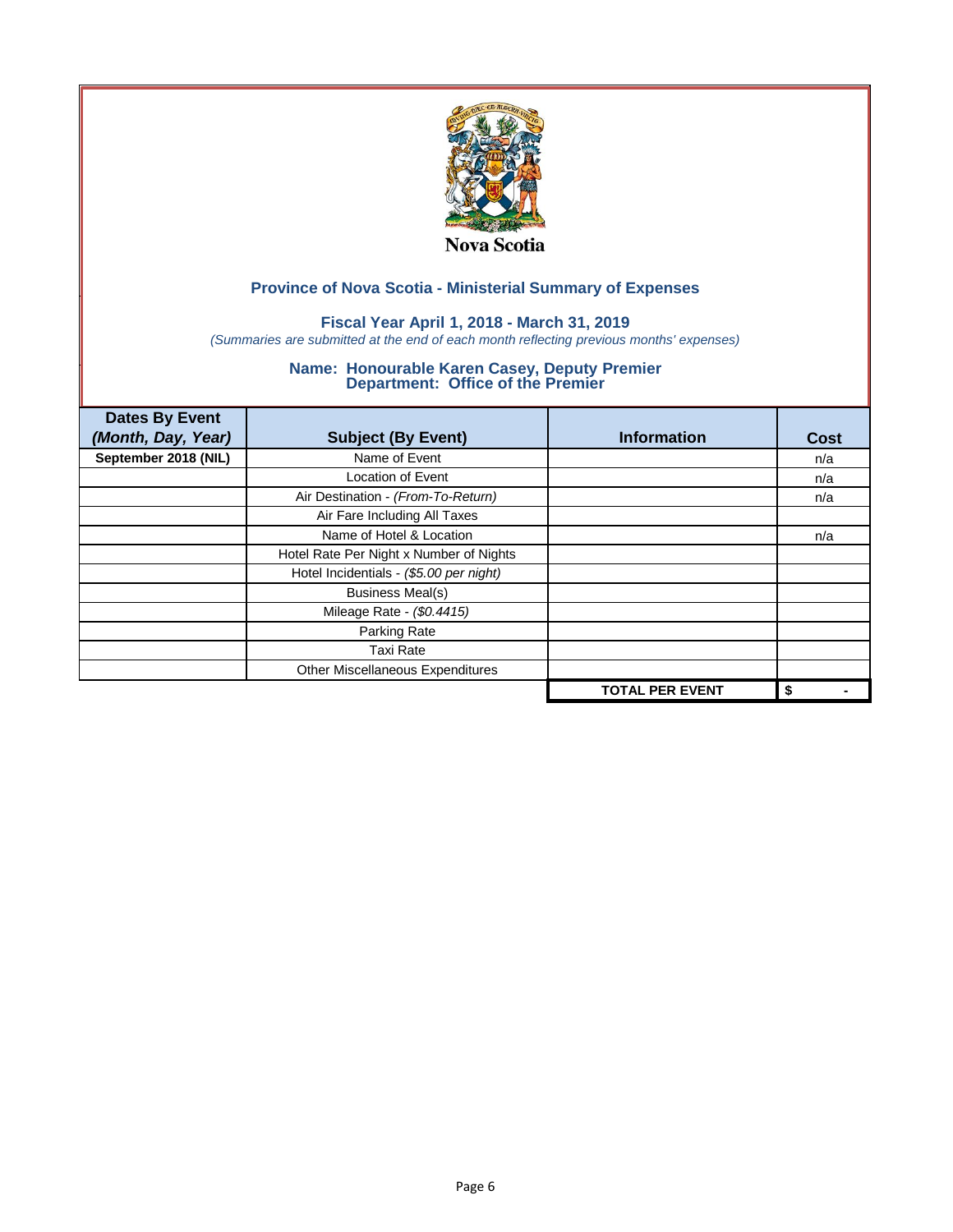

## **Fiscal Year April 1, 2018 - March 31, 2019**

*(Summaries are submitted at the end of each month reflecting previous months' expenses)*

| <b>Dates By Event</b><br>(Month, Day, Year) | <b>Subject (By Event)</b>               | <b>Information</b>     | <b>Cost</b> |
|---------------------------------------------|-----------------------------------------|------------------------|-------------|
| October 2018 (NIL)                          | Name of Event                           |                        | n/a         |
|                                             | <b>Location of Event</b>                |                        | n/a         |
|                                             | Air Destination - (From-To-Return)      |                        | n/a         |
|                                             | Air Fare Including All Taxes            |                        |             |
|                                             | Name of Hotel & Location                |                        | n/a         |
|                                             | Hotel Rate Per Night x Number of Nights |                        |             |
|                                             | Hotel Incidentials - (\$5.00 per night) |                        |             |
|                                             | <b>Business Meal(s)</b>                 |                        |             |
|                                             | Mileage Rate - (\$0.4415)               |                        |             |
|                                             | Parking Rate                            |                        |             |
|                                             | <b>Taxi Rate</b>                        |                        |             |
|                                             | Other Miscellaneous Expenditures        |                        |             |
|                                             |                                         | <b>TOTAL PER EVENT</b> | \$          |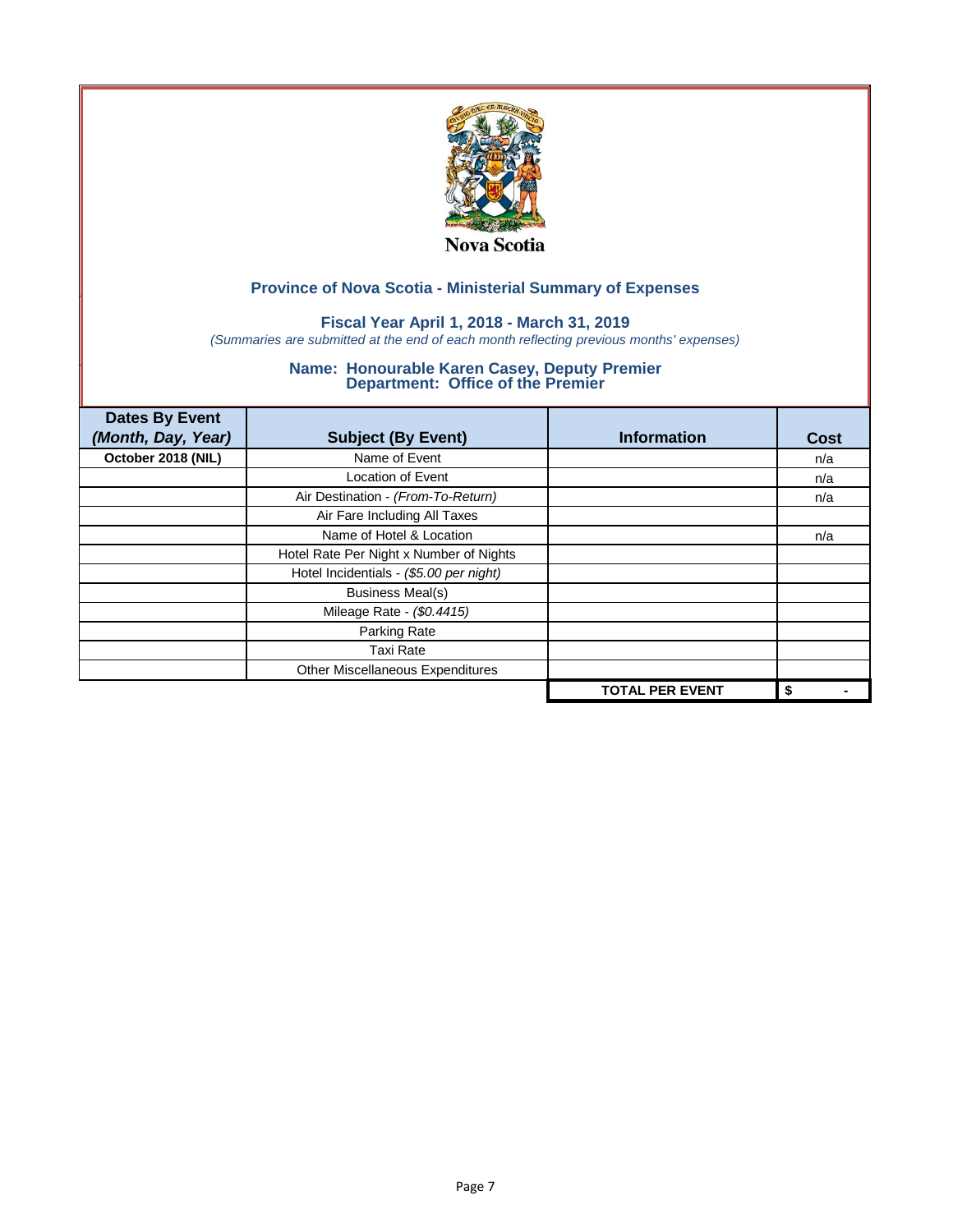

### **Fiscal Year April 1, 2018 - March 31, 2019**

*(Summaries are submitted at the end of each month reflecting previous months' expenses)*

| <b>Dates By Event</b> |                                         |                                                                            |    |             |
|-----------------------|-----------------------------------------|----------------------------------------------------------------------------|----|-------------|
| (Month, Day, Year)    | <b>Subject (By Event)</b>               | <b>Information</b>                                                         |    | <b>Cost</b> |
| November 27-30, 2018  | Name of Event                           | <b>Boston Tree Lighting Ceremony</b>                                       |    | n/a         |
|                       | Location of Event                       | Boston, MA                                                                 |    | n/a         |
|                       | Air Destination - (From-To-Return)      | Halifax-Boston-Halifax                                                     |    | n/a         |
|                       | Air Fare Including All Taxes            |                                                                            | S  | 419.20      |
|                       | Name of Hotel & Location                | Hyatt Regency, Boston                                                      |    | n/a         |
|                       | Hotel Rate Per Night x Number of Nights | \$224.58 CAD x 1 night<br>\$224.80 CAD x 1 night<br>\$224.35 CAD x 1 night | \$ | 673.73      |
|                       | Hotel Incidentials - (\$5.00 per night) | 3 nights                                                                   | \$ | 15.00       |
|                       | Business Meal(s)                        | International per diems (3 breakfasts,<br>2 lunches, 3 dinners)            | \$ | 359.24      |
|                       | Mileage Rate - (\$0.4415)               |                                                                            |    |             |
|                       | Parking Rate                            |                                                                            |    |             |
|                       | Taxi Rate                               | Hotel to airport                                                           | \$ | 43.19       |
|                       | <b>Other Miscellaneous Expenditures</b> |                                                                            |    |             |
|                       |                                         | <b>TOTAL PER EVENT</b>                                                     | \$ | 1,510.36    |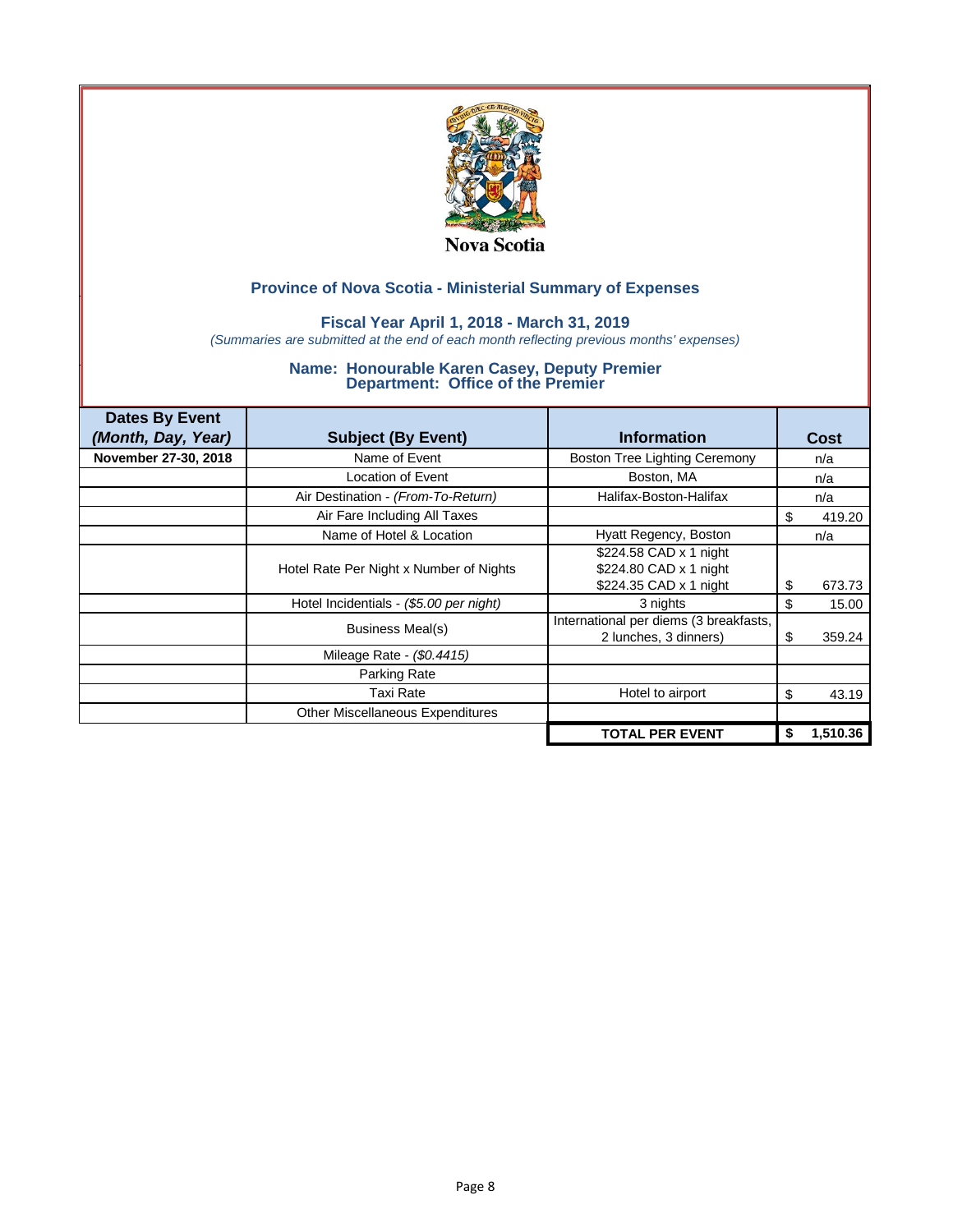

## **Fiscal Year April 1, 2018 - March 31, 2019**

*(Summaries are submitted at the end of each month reflecting previous months' expenses)*

| <b>Dates By Event</b><br>(Month, Day, Year) | <b>Subject (By Event)</b>               | <b>Information</b>     | <b>Cost</b> |
|---------------------------------------------|-----------------------------------------|------------------------|-------------|
| December 2018 (NIL)                         | Name of Event                           |                        | n/a         |
|                                             | <b>Location of Event</b>                |                        | n/a         |
|                                             | Air Destination - (From-To-Return)      |                        | n/a         |
|                                             | Air Fare Including All Taxes            |                        |             |
|                                             | Name of Hotel & Location                |                        | n/a         |
|                                             | Hotel Rate Per Night x Number of Nights |                        |             |
|                                             | Hotel Incidentials - (\$5.00 per night) |                        |             |
|                                             | <b>Business Meal(s)</b>                 |                        |             |
|                                             | Mileage Rate - (\$0.4415)               |                        |             |
|                                             | Parking Rate                            |                        |             |
|                                             | <b>Taxi Rate</b>                        |                        |             |
|                                             | Other Miscellaneous Expenditures        |                        |             |
|                                             |                                         | <b>TOTAL PER EVENT</b> | \$          |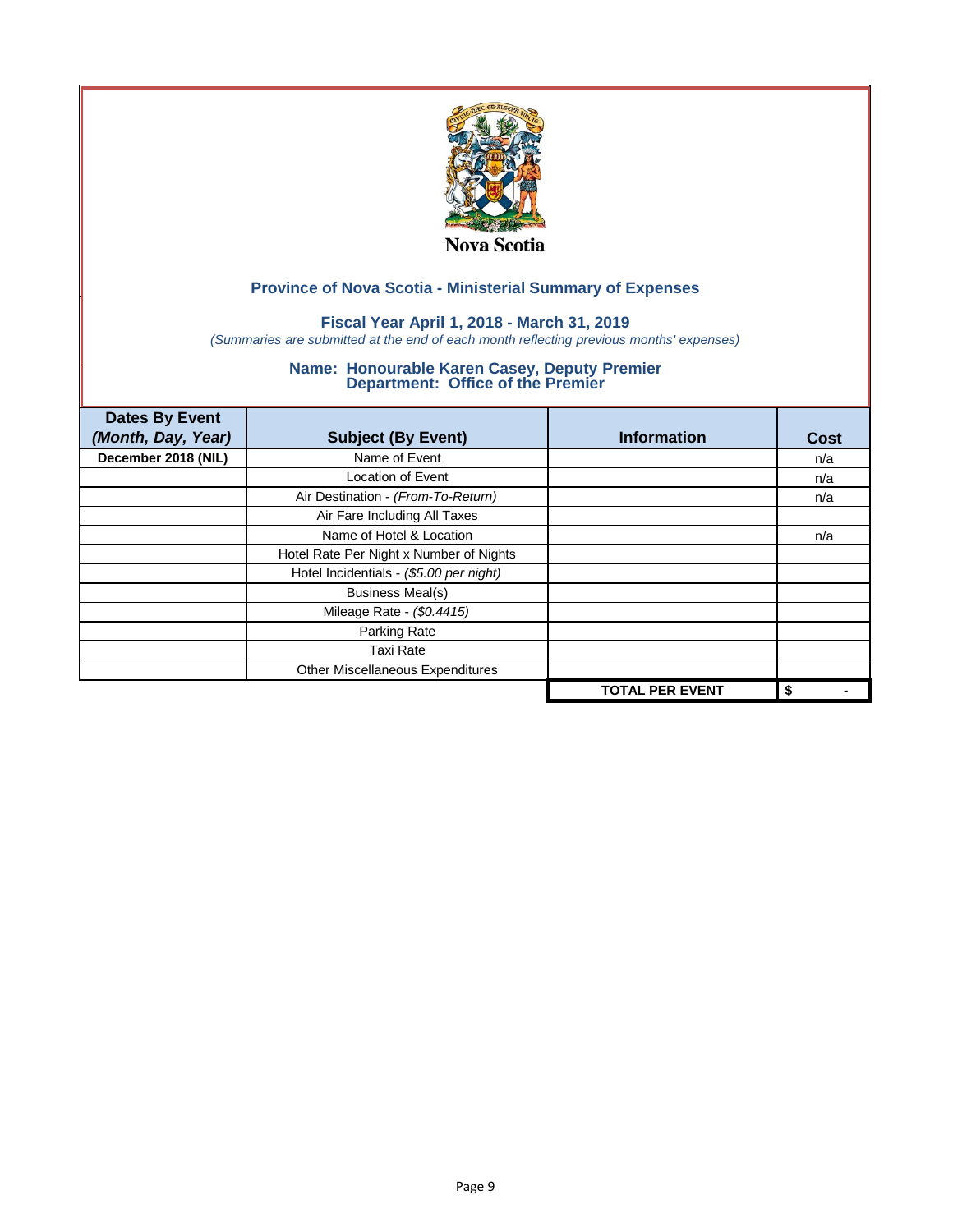

## **Fiscal Year April 1, 2018 - March 31, 2019**

*(Summaries are submitted at the end of each month reflecting previous months' expenses)*

| <b>Dates By Event</b><br>(Month, Day, Year) | <b>Subject (By Event)</b>               | <b>Information</b>     | <b>Cost</b> |
|---------------------------------------------|-----------------------------------------|------------------------|-------------|
| January 2019 (NIL)                          | Name of Event                           |                        | n/a         |
|                                             | <b>Location of Event</b>                |                        | n/a         |
|                                             | Air Destination - (From-To-Return)      |                        | n/a         |
|                                             | Air Fare Including All Taxes            |                        |             |
|                                             | Name of Hotel & Location                |                        | n/a         |
|                                             | Hotel Rate Per Night x Number of Nights |                        |             |
|                                             | Hotel Incidentials - (\$5.00 per night) |                        |             |
|                                             | <b>Business Meal(s)</b>                 |                        |             |
|                                             | Mileage Rate - (\$0.4415)               |                        |             |
|                                             | Parking Rate                            |                        |             |
|                                             | <b>Taxi Rate</b>                        |                        |             |
|                                             | Other Miscellaneous Expenditures        |                        |             |
|                                             |                                         | <b>TOTAL PER EVENT</b> | \$          |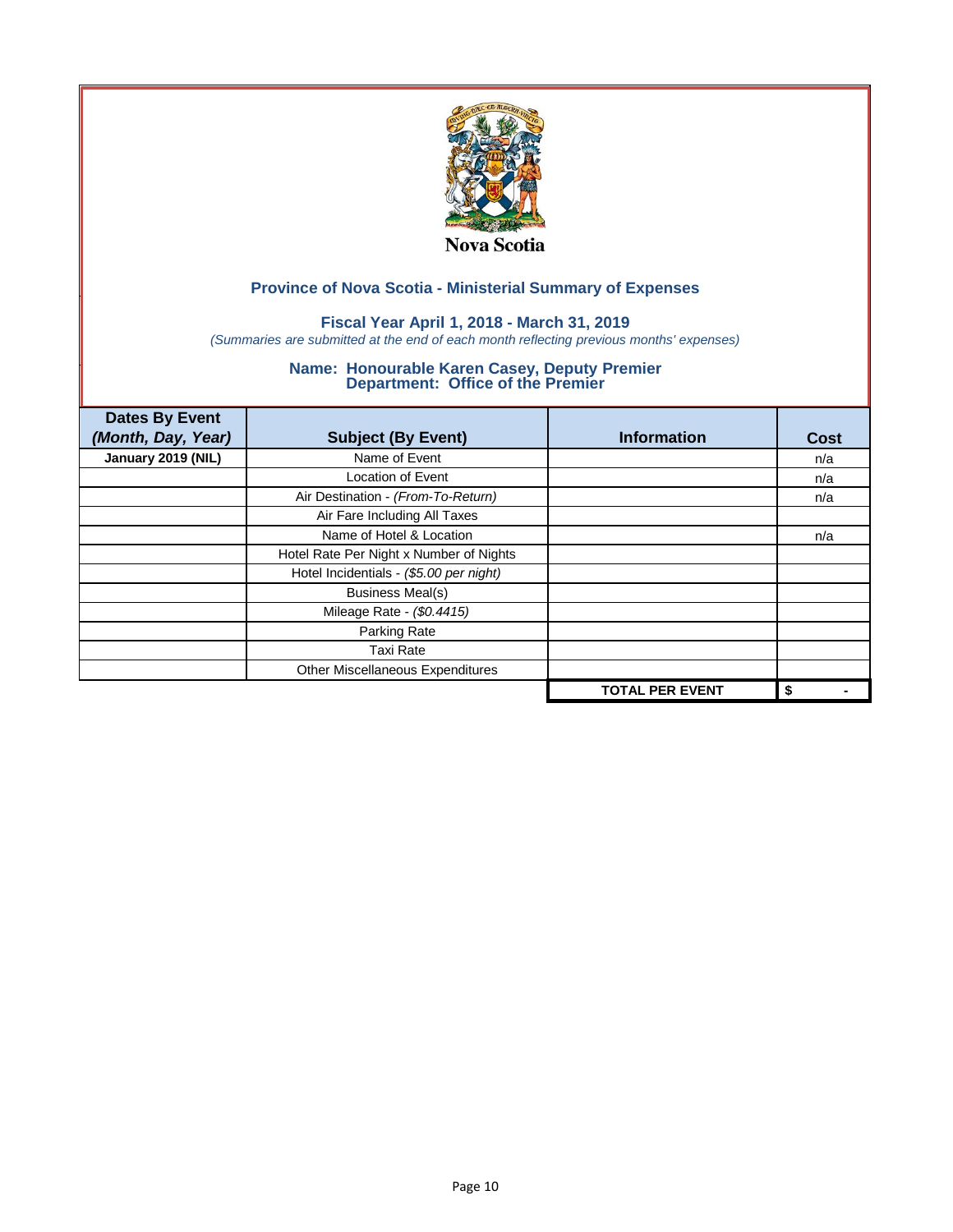

## **Fiscal Year April 1, 2018 - March 31, 2019**

*(Summaries are submitted at the end of each month reflecting previous months' expenses)*

| <b>Dates By Event</b><br>(Month, Day, Year) | <b>Subject (By Event)</b>               | <b>Information</b>      | Cost        |
|---------------------------------------------|-----------------------------------------|-------------------------|-------------|
| <b>February 23, 2019</b>                    | Name of Event                           | <b>Memorial Service</b> | n/a         |
|                                             | <b>Location of Event</b>                | Halifax                 | n/a         |
|                                             | Air Destination - (From-To-Return)      |                         | n/a         |
|                                             | Air Fare Including All Taxes            |                         |             |
|                                             | Name of Hotel & Location                |                         | n/a         |
|                                             | Hotel Rate Per Night x Number of Nights |                         |             |
|                                             | Hotel Incidentials - (\$5.00 per night) |                         |             |
|                                             | <b>Business Meal(s)</b>                 |                         |             |
|                                             | Mileage Rate - (\$0.4415)               | 220 kms                 | 97.13<br>S  |
|                                             | Parking Rate                            |                         |             |
|                                             | Taxi Rate                               |                         |             |
|                                             | Other Miscellaneous Expenditures        |                         |             |
|                                             |                                         | <b>TOTAL PER EVENT</b>  | 97.13<br>\$ |